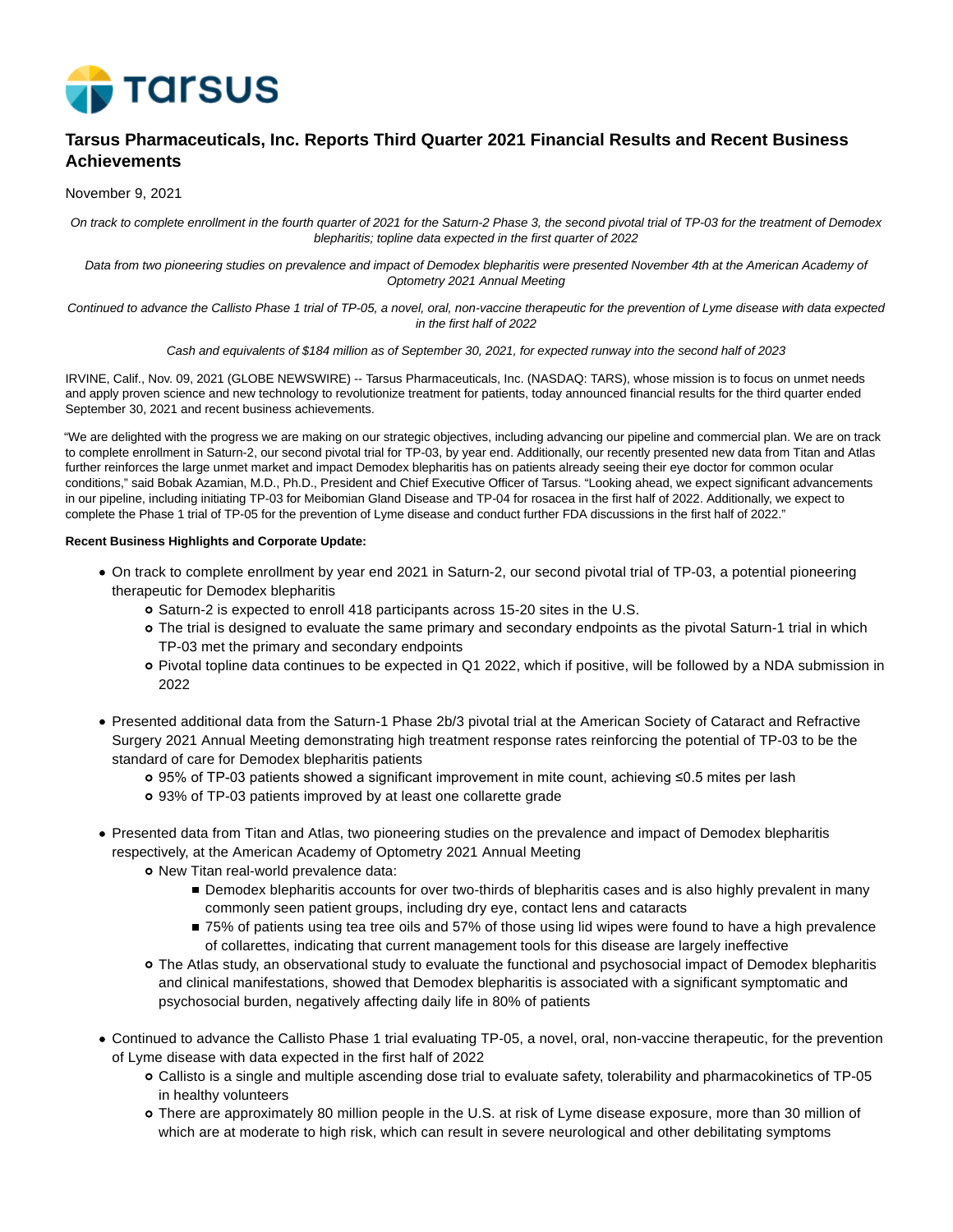- Appointed healthcare industry leader, Rosemary A. Crane, to our Board of Directors
	- Ms. Crane serves as the Chair of our newly created Science and Technology Committee, focused on external and internal innovation and pipeline opportunities
	- She has more than 30 years of extensive experience in the pharmaceutical industry, including executive leadership, board service, innovation, business development, operations, and global commercialization expertise
- Received \$20 million in proceeds as part of the partnership with LianBio for clinical milestones achieved in June 2021, continue to expect to earn an additional \$15 million in clinical milestones in the first half of 2022 (for a total of \$70 million of proceeds since agreement execution in March 2021)

# **Third Quarter 2021 Financial Results**

- Third quarter net loss for 2021 was \$15.7 million, compared to a net loss of \$10.1 million for the same period in 2020
- Third quarter 2021 license fee and collaboration revenue, as part of our strategic partnership with LianBio, was \$1.2 million; and \$0.1 million in associated expense in proportion to this revenue
- Third quarter research and development expenses for 2021 were \$10.2 million (inclusive of stock-based compensation of \$0.5 million), compared to \$8.0 million for the same period in 2020
- Third quarter general and administrative expenses for 2021 increased to \$6.7 million (inclusive of stock-based compensation of \$1.6 million), compared to \$2.2 million for the same period in 2020
- As of September 30, 2021, cash and cash equivalents were \$183.8 million

# **About Tarsus Pharmaceuticals, Inc.**

Tarsus Pharmaceuticals, Inc. applies proven science and new technology to revolutionize treatment for patients, starting with eye care. It is advancing its pipeline to address several diseases with high unmet need across a range of therapeutic categories, including eye care, dermatology, and infectious disease prevention. The Company is studying two investigational medicines in clinical trials. Its lead product candidate, TP-03, is a novel therapeutic being studied in a second Phase 3 pivotal trial for the treatment of Demodex blepharitis. TP-03 is also being developed for the treatment of Meibomian Gland Disease. Tarsus is developing TP-05, an oral, non-vaccine therapeutic for the prevention of Lyme disease, which is currently being studied in a Phase 1 clinical trial.

# **Forward-Looking Statements**

Statements in this press release about future expectations, plans and prospects, as well as any other statements regarding matters that are not historical facts, may constitute "forward-looking statements." These statements include statements regarding the receipt by Tarsus of future payments and achievement and timing of milestones under the terms of the collaboration with LianBio, the ability of LianBio to commercialize TP-03 in the Greater China territory, the market size for TP-03 and TP-05, future events and Tarsus' plans for and the anticipated benefits of its product candidates including TP-03, TP-04 and TP-05, the timing, objectives and results of the clinical trials, anticipated regulatory and development milestones and the quotations of Tarsus' management. The words, without limitation, "believe," "contemplate," "continue," "could," "estimate," "expect," "intend," "may," "might," "plan," "potential," "predict," "project," "should," "target," "will," or "would," or the negative of these terms or other similar expressions are intended to identify forward-looking statements, although not all forward-looking statements contain these or similar identifying words. Actual results may differ materially from those indicated by such forward-looking statements as a result of various important factors. Important factors that could cause actual results to differ materially from those in the forward-looking statements include: Tarsus has incurred significant losses and negative cash flows from operations since inception and anticipates that it will continue to incur significant expenses and losses for the foreseeable future; Tarsus may need to obtain additional funding to complete the development and any commercialization of its product candidates, if approved; Tarsus is heavily dependent on the success of its lead product candidate, TP-03 for the treatment of Demodex blepharitis; the COVID-19 pandemic may affect Tarsus' ability to initiate and complete preclinical studies and clinical trials, disrupt regulatory activities, disrupt manufacturing and supply chain or have other adverse effects on Tarsus' business and operations; even if TP-03, TP-05, or any other product candidate that Tarsus develops receives marketing approval, Tarsus may not be successful in educating healthcare professionals and the market about the need for treatments specifically for Demodex blepharitis, Lyme disease, and/or other diseases or conditions targeted by Tarsus' products; the development and commercialization of Tarsus products is dependent on intellectual property it licenses from Elanco Tiergesundheit AG; Tarsus will need to develop and expand the company and Tarsus may encounter difficulties in managing its growth, which could disrupt its operations; the sizes of the market opportunity for Tarsus' product candidates, particularly TP-03 for the treatment of Demodex blepharitis and MGD, as well as TP-05 for the treatment of Lyme disease, have not been established with precision and may be smaller than estimated; the results of Tarsus' earlier studies and trials may not be predictive of future results; any termination or suspension of, or delays in the commencement or completion of, Tarsus' planned clinical trials could result in increased costs, delay or limit its ability to generate revenue and adversely affect its commercial prospects; and if Tarsus is unable to obtain and maintain sufficient intellectual property protection for its product candidates, or if the scope of the intellectual property protection is not sufficiently broad, Tarsus' competitors could develop and commercialize products similar or identical to Tarsus' products. Further, there are other risks and uncertainties that could cause actual results to differ from those set forth in the forward-looking statement and they are detailed from time to time in the reports Tarsus files with the Securities and Exchange Commission, including Tarsus' Form 10-K for the year ended December 31, 2020 filed on March 31, 2021 and the most recent Form 10-Q quarterly filing filed with the SEC, which Tarsus incorporates by reference into this press release, copies of which are posted on its website and are available from Tarsus without charge. However, new risk factors and uncertainties may emerge from time to time, and it is not possible to predict all risk factors and uncertainties. Accordingly, readers are cautioned not to place undue reliance on these forward-looking statements. Any forward-looking statements contained in this press release are based on the current expectations of Tarsus' management team and speak only as of the date hereof, and Tarsus specifically disclaims any obligation to update any forward-looking statement, whether as a result of new information, future events or otherwise.

# **Media Contact:**

SuJin Oh Shop PR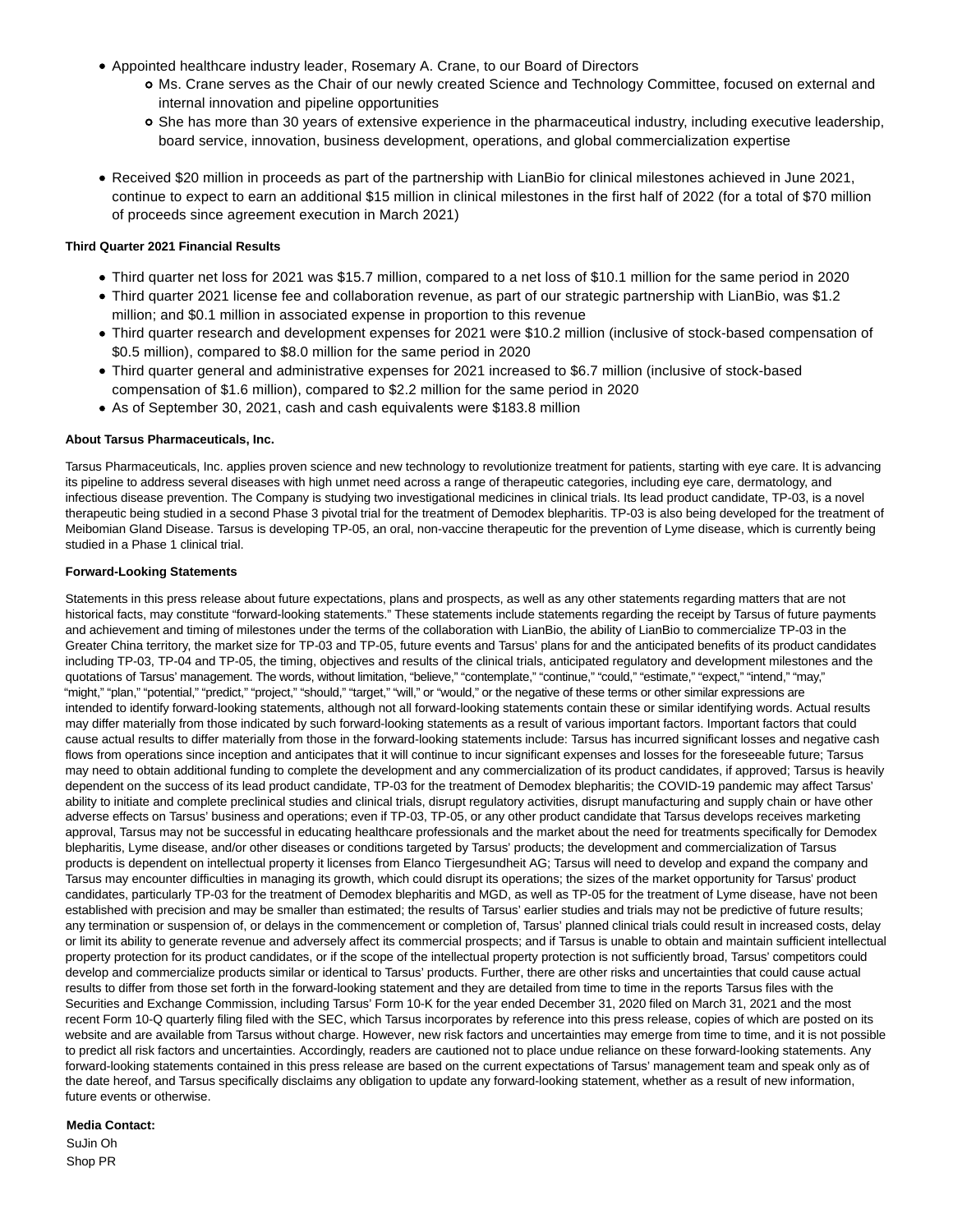# **Investor Contact:**

David Nakasone Head of Investor Relations (949) 620-3223 DNakasone@tarsusrx.com

### **TARSUS PHARMACEUTICALS, INC.**

#### **STATEMENTS OF OPERATIONS AND COMPREHENSIVE (LOSS) INCOME (In thousands, except share and per share amounts) (unaudited)**

|                                                                                 | <b>Three Months Ended</b><br>September 30, |            |    |           | <b>Nine Months Ended</b><br>September 30, |            |    |           |
|---------------------------------------------------------------------------------|--------------------------------------------|------------|----|-----------|-------------------------------------------|------------|----|-----------|
|                                                                                 |                                            | 2021       |    | 2020      |                                           | 2021       |    | 2020      |
| <b>Revenues:</b>                                                                |                                            |            |    |           |                                           |            |    |           |
| License fees                                                                    | \$                                         | 708        |    |           | \$                                        | 53,067     |    |           |
| Collaboration revenue                                                           |                                            | 532        |    |           |                                           | 3,622      |    |           |
| <b>Total revenues</b>                                                           |                                            | 1,240      |    |           |                                           | 56,689     |    |           |
| <b>Operating expenses:</b>                                                      |                                            |            |    |           |                                           |            |    |           |
| Cost of license fees and collaboration revenue                                  |                                            | 65         |    |           |                                           | 2,099      |    |           |
| Research and development                                                        |                                            | 10,209     |    | 7,991     |                                           | 33,674     |    | 11,239    |
| General and administrative                                                      |                                            | 6,671      |    | 2,150     |                                           | 18,625     |    | 4,282     |
| Total operating expenses                                                        |                                            | 16.945     |    | 10,141    |                                           | 54,398     |    | 15,521    |
| (Loss) income from operations before other income (expense) and<br>income taxes |                                            | (15, 705)  |    | (10, 141) |                                           | 2,291      |    | (15, 521) |
| Other income (expense):                                                         |                                            |            |    |           |                                           |            |    |           |
| Interest income, net                                                            |                                            | 8          |    | 4         |                                           | 24         |    | 178       |
| Other income (expense), net                                                     |                                            | 5          |    |           |                                           | (68)       |    |           |
| Change in fair value of equity warrant rights                                   |                                            | (346)      |    |           |                                           | (1,222)    |    |           |
| Total other (expense) income                                                    |                                            | (333)      |    | 4         |                                           | (1,266)    |    | 178       |
| Benefit (provision) for income taxes                                            |                                            | 341        |    | (1)       |                                           | (1)        |    | (1)       |
| Net (loss) income and comprehensive (loss) income                               |                                            | (15,697)   | \$ | (10, 138) | S                                         | 1,024      | \$ | (15, 344) |
| Net (loss) income per share                                                     |                                            |            |    |           |                                           |            |    |           |
| Basic                                                                           |                                            | (0.76)     | \$ | (3.71)    |                                           | 0.05       | S  | (5.73)    |
| <b>Diluted</b>                                                                  |                                            | (0.76)     | \$ | (3.71)    | \$                                        | 0.05       | S  | (5.73)    |
| Weighted-average shares outstanding                                             |                                            |            |    |           |                                           |            |    |           |
| Basic                                                                           |                                            | 20,641,285 |    | 2,729,685 |                                           | 20,511,973 |    | 2,677,315 |
| <b>Diluted</b>                                                                  |                                            | 20,641,285 |    | 2,729,685 |                                           | 22,032,487 |    | 2,677,315 |

### **TARSUS PHARMACEUTICALS, INC.**

### **BALANCE SHEETS**

# **(In thousands, except share and par value amounts)**

|                                                         | September 30, 2021 | December 31, 2020 |    |         |
|---------------------------------------------------------|--------------------|-------------------|----|---------|
|                                                         |                    | (unaudited)       |    |         |
| <b>Assets</b>                                           |                    |                   |    |         |
| <b>Current assets:</b>                                  |                    |                   |    |         |
| Cash and cash equivalents                               | \$                 | 183.801           | \$ | 168,129 |
| Restricted cash                                         |                    |                   |    | 20      |
| Other receivables                                       |                    | 139               |    | 20      |
| Prepaid expenses and other current assets               |                    | 3,148             |    | 2,486   |
| Total current assets                                    |                    | 187.088           |    | 170,655 |
| Property and equipment, net of accumulated depreciation |                    | 519               |    | 548     |
| Operating lease right-of-use asset                      |                    | 1.190             |    | 688     |
| Other assets                                            |                    | 1,615             |    | 81      |